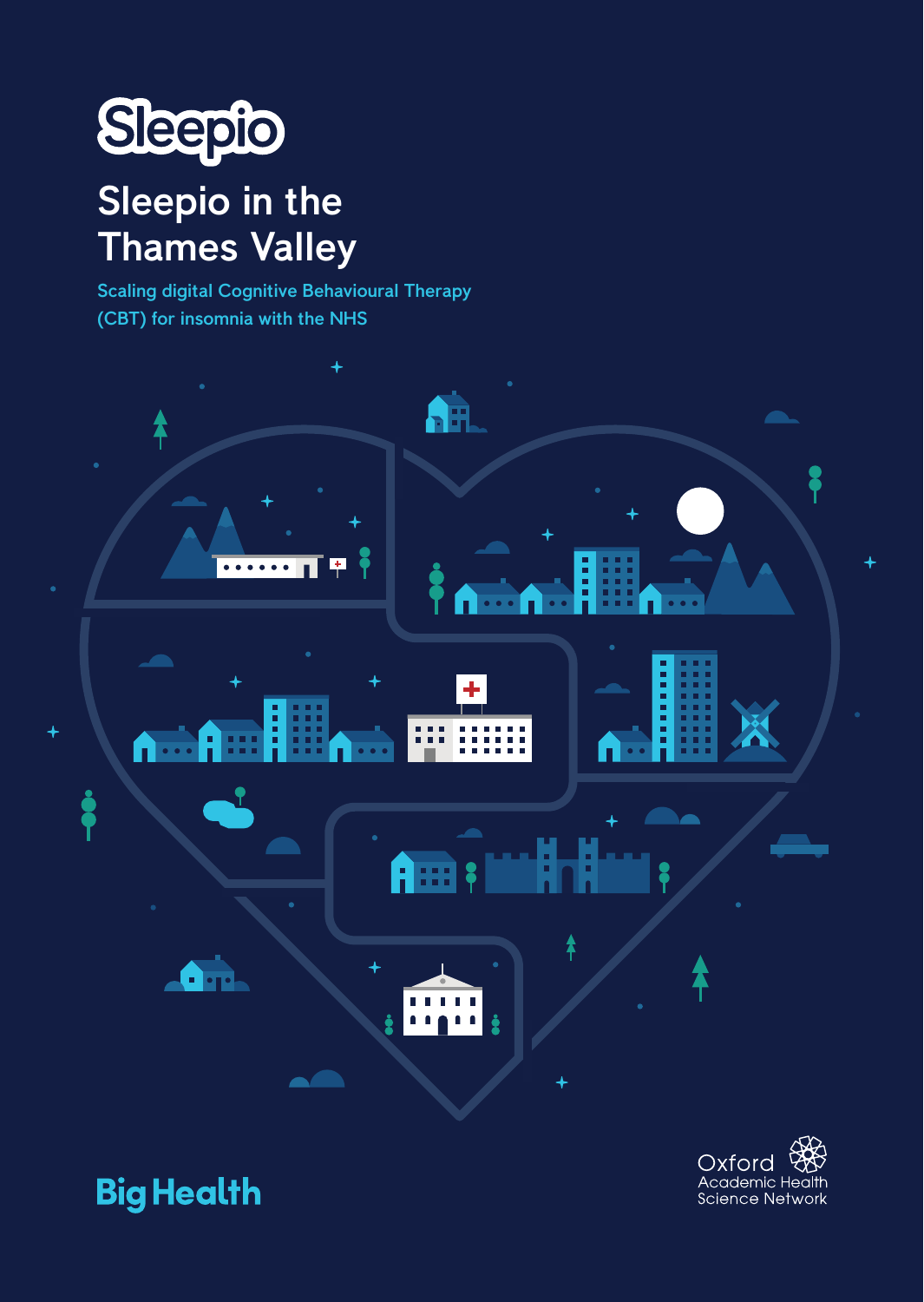In October 2018, the Oxford AHSN and Big Health came together to assess whether Sleepio - a digital CBT programme for insomnia - could bridge the treatment gap for insomnia in primary care. Fast forward to today, and over 7,000 people have accessed evidence-based CBT for insomnia and poor sleep.

This report represents a rich set of learnings for innovators and NHS systems on how a fully automated digital solution can be successfully implemented at scale. We believe this project represents innovation at its best, benefiting patients, clinicians, and commissioners alike. The NHS has shown that where there is the willingness and capacity to innovate, truly extraordinary feats can be achieved; all the more important in these challenging times.

#### **Contents Example 2014** Sleepio & the Oxford AHSN **Example 2014 Example 2016 CONTENTS EXAMPLE A LEGISLATE AND A CADEMIC HEALTH SCIENCE NETWORK (AHSN)**

- 04 Sleepio & the Oxford AHSN
- 06 Executive Summary
- 08 **Challenge**
- 14 **Opportunity**
- 22 Engagement & Outcomes
- 26 Cost Savings
- 28 Feedback
- 38 **References**

As we approach the completion of this project, we believe it is time for tried and tested innovations like Sleepio to be routinely adopted in the NHS, and embedded in commissioning and service delivery across the country. In this way, the very purpose of the AHSN Network - "transforming lives through healthcare innovation" - can result in millions of people getting access to solutions that really work, while at the same time offering cost savings to the NHS.

We would like to thank all the stakeholders who have come together to make this project such a success and in particular, we are grateful to Innovate UK for their funding and ongoing support. The results documented in this report are a testament to the collaboration and dedication of countless individuals and groups across the patch, and we are truly grateful for their support.



Tracey Marriott Oxford AHSN

Director of Clinical Innovation Adoption,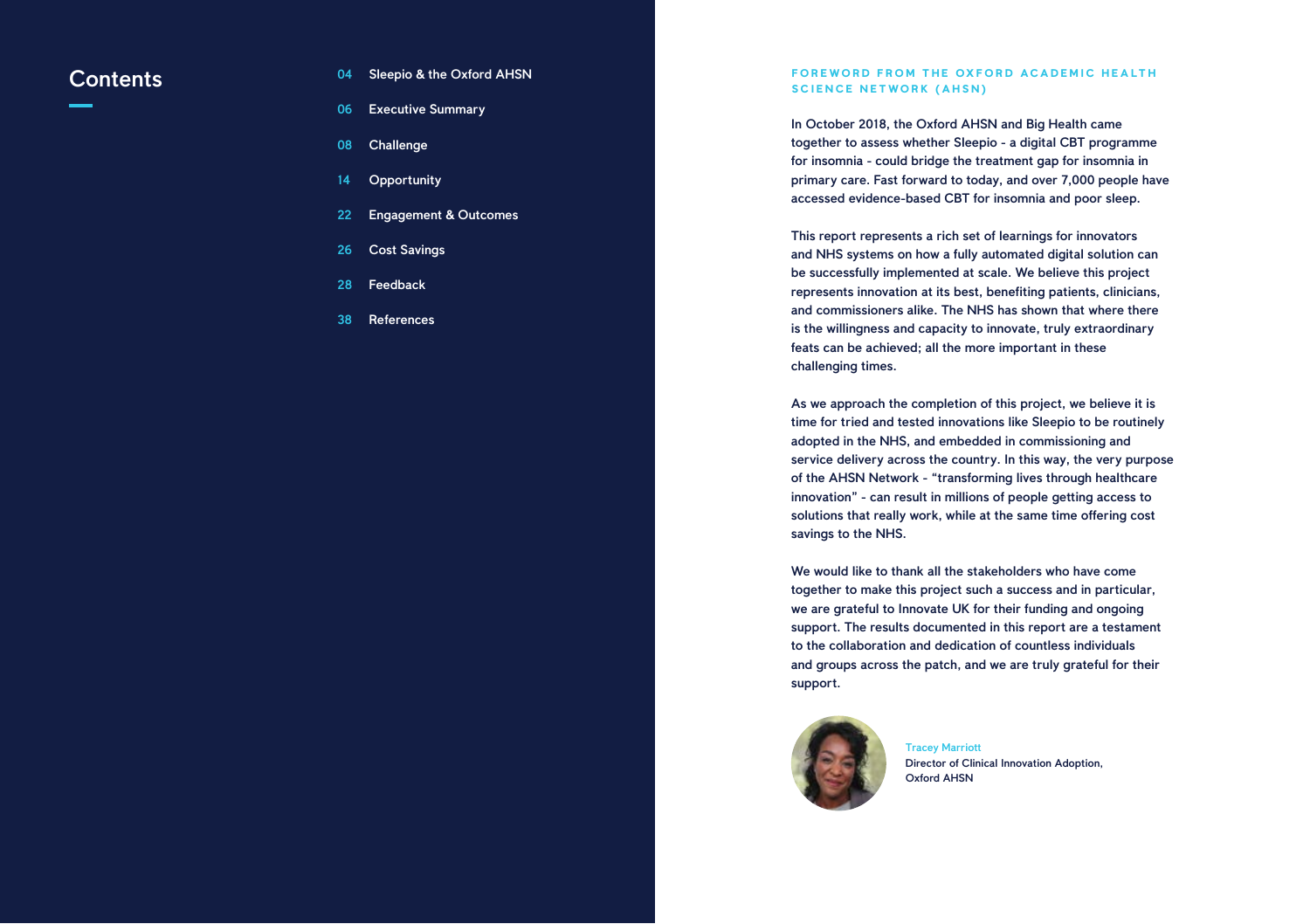#### About Big Health & Sleepio

Big Health is the company behind Sleepio - digital CBT for insomnia. Sleepio is the only provider of fully automated CBT, which is recommended as the first-line treatment for insomnia by the National Institute for Health and Care Excellence (NICE. See NICE CKS, 2020).

Sleepio is highly evidence-based, backed by 12 Randomised Controlled Trials, real-world outcomes in over 100k UK users, and independent health economics research.

Together, Big Health and the Oxford AHSN aimed to test whether Sleepio was feasible and effective at scale.





#### About the Oxford AHSN

The Oxford AHSN gets innovation into clinical practice to improve patient safety, outcomes and experience, and generate economic growth through collaboration between the NHS, industry and universities. It is part of the national AHSN network, linked into a unique collaborative of expertise and experience, sharing learning, pooling intelligence, and benefitting from a pipeline of emerging and proven solutions from around the country.

England's 15 AHSNs were set up by NHS England in 2013 and were relicensed from April 2018 to operate as the key innovation arm of the NHS.



In October 2018, Big Health - the company behind Sleepio - partnered with the Oxford AHSN to tackle poor mental health with digital Cognitive Behavioural Therapy (CBT) at scale. The project was funded by Innovate UK as part of the Digital Health Technology Catalyst programme.

## Sleepio & the Oxford AHSN in the Thames Valley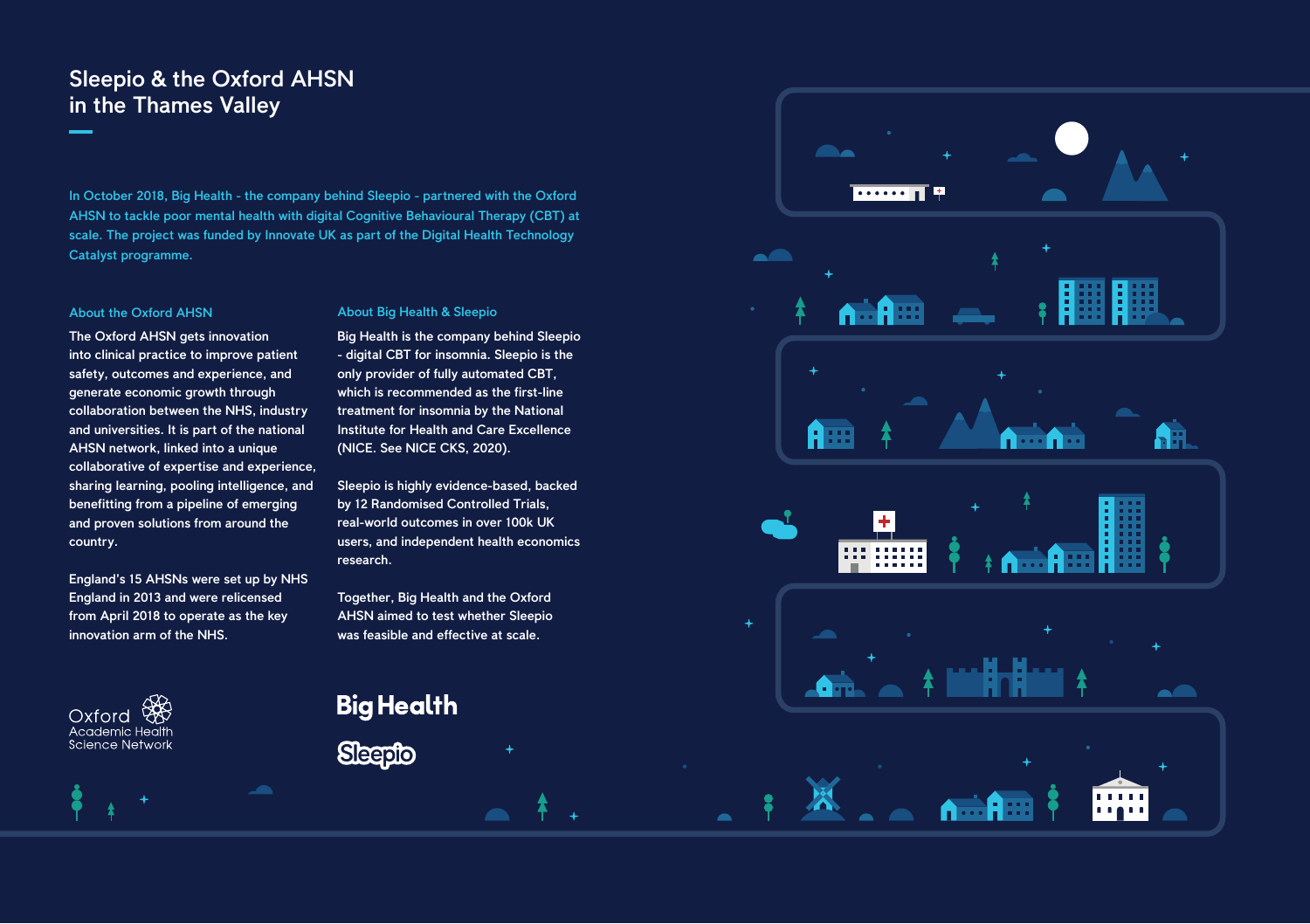#### 2. Opportunity

**Could the NHS bridge the treatment gap with Sleepio, evidence-based digital CBT for insomnia?**

The Oxford AHSN and the NHS chose Sleepio to provide digital CBT for insomnia because it is safe, effective, standardised, and scalable.

Sleepio was embedded in primary care and Improving Access to Psychological Therapies (IAPT) services, where it was offered alongside IAPT treatment. People could also self-refer without clinician involvement or gain access via their employer. No additional NHS hires were required.

## **Executive Summary**

#### 1. Challenge

#### **The treatment gap for insomnia is dangerous and costly.**

Insomnia is the most common mental health complaint in the UK, yet with just 1 CBT therapist for every 1,000 people living with insomnia, millions cannot access the NICE-recommended, first-line treatment: Cognitive Behavioural Therapy (CBT) for insomnia.

#### 3. Engagement & Clinical Outcomes

**Sleepio resulted in strong engagement, improved insomnia recovery rates, and better all-round mental health.** 

Over 16,000 people accessed Sleepio, with over 7,000 progressing to CBT treatment via the programme.

On average, Sleepio patients living with insomnia had a recovery rate of 56% (n=2,174) and reported improvements in broader mental health and wellbeing.

#### 5. Feedback

**Patients, clinicians and commissioners told us how Sleepio had improved healthcare in the Thames Valley.**

Big Health heard from thousands of patients and a wide range of NHS clinicians and commissioners. They described what it means to finally have access to gold-standard CBT for insomnia - and how it has changed their lives and practice for the better.

#### 4. Cost Savings

**Independent health economics analysis shows that Sleepio saves money by reducing GP appointments and prescription costs.**

The Office of Health Economics studied Sleepio's impact on primary care costs in 9 GP practices.

Introducing Sleepio resulted in a projected cost saving of £1.8m in three years when scaled across Buckinghamshire, Oxfordshire and Berkshire West Integrated Care System (BOB ICS)

If you would like to provide thousands of people with instant access to clinicallyevidenced, cost-effective digital CBT, please email

will.goddard@bighealth.com

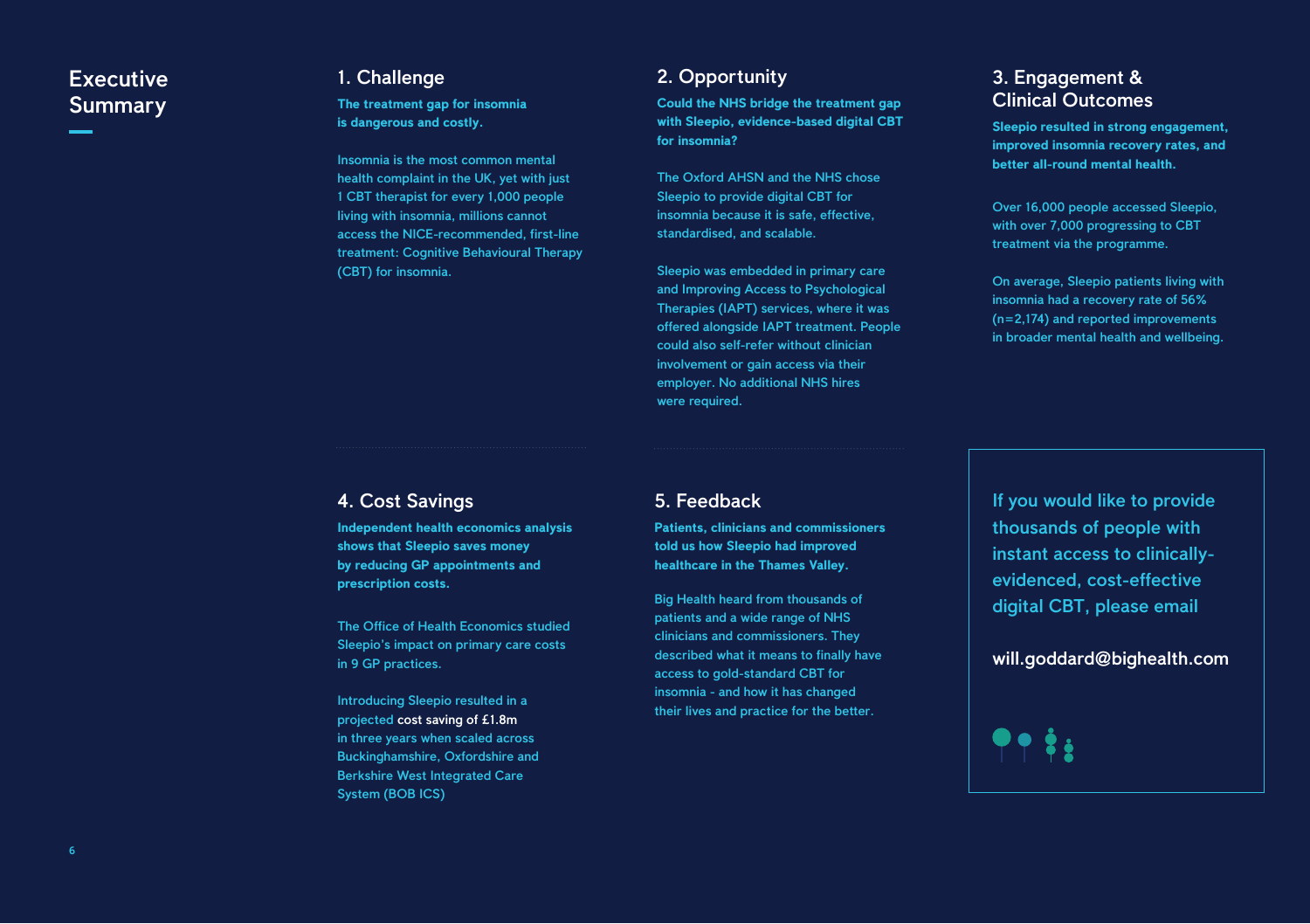Challenge Opportunity Engagement

& Outcomes

### **Challenge**

Cost Savings Feedback

The treatment gap for insomnia is dangerous and costly

> We all know how poor sleep makes us feel - groggy, irritable, unable to concentrate. However, the impact of chronic insomnia is far more damaging. Left untreated, it has a damaging impact on physical and mental health.<sup>3, 4, 5, 6</sup>

#### Insomnia is extremely harmful for both mental and physical health.

 $~-8-12\%$ of adults suffer from chronic insomnia

> 45% Increased Risk of **Cardiovascular Disease**

Insomnia and poor sleep are the most common mental health complaints in the UK. Approximately 8-12% of adults suffer from chronic insomnia and 30-50% experience insomnia symptoms. 1 By comparison, the prevalence of anxiety is c. 6% and of depression is c. 3%. $3$ 

> 65% Increased Risk of Diabetes

17x Increased Risk

**ANXIETY**

10x Increased Risk **DEPRESSION**

60% Increased Risk of Obesity

30-50% of adults experience insomnia symptoms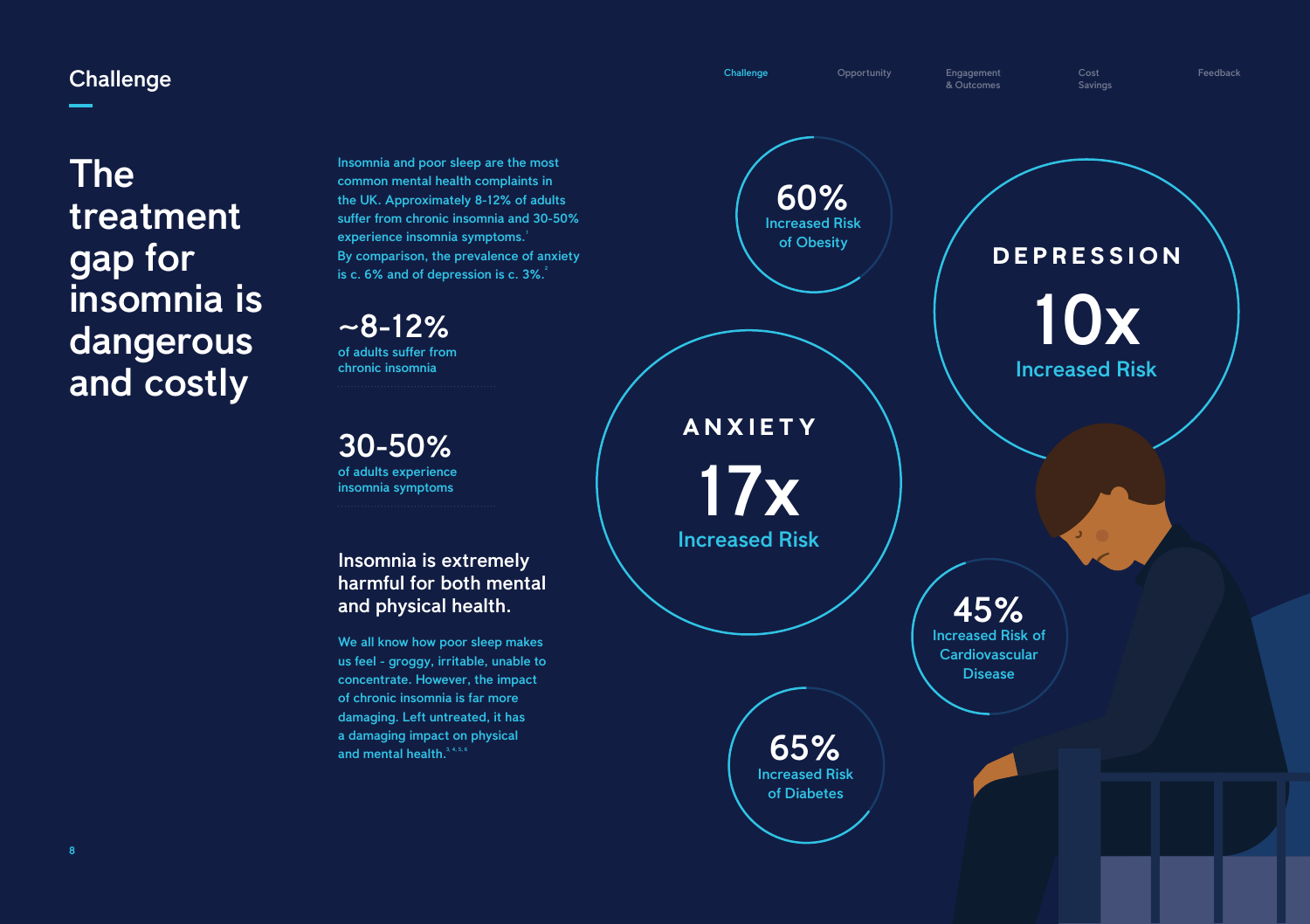Despite this, millions of people every year are unable to access the treatment they need.

Training and hiring more staff may help, but is not a sustainable or scalable solution.

Self-medication can lead to an overdependence on harmful sleeping medication, which Public Health England highlighted in its 2019 evidence review: *Dependence and withdrawal associated*  with some prescribed medicines.<sup>9</sup>

"There is only 1 CBT therapist available for every c.1,000 people living with the condition"

Without access to CBT for insomnia, patients either resort to self-medication or go without treatment altogether.

NICE recommends CBT for insomnia as the first-line treatment for insomnia, yet availability across the country is extremely limited due to a shortfall of qualified staff. There is only 1 CBT therapist available for every c. 1,000 people living with the condition - and the vast majority of these therapists are not specifically trained to treat insomnia.<sup>7</sup>

A conventional workforce will take too long to build and be too costly to bridge the treatment gap. Moreover, traditional in-person delivery is less able to cope with sudden peaks in need. This is particularly relevant in the wake of the Covid-19 pandemic, which experts expect will produce a wave of increased demand on mental health services. In particular, sales of prescription antidepressants and psychostimulants in March 2020 were 48% higher than the same month in 2019. Alternatively, people may turn to alcohol and caffeine, which worsen sleep quality, or over-the-counter sleeping aids, which are not evidence-based treatments for insomnia and can cause significant distress for patients as their condition worsens.

In either case, patients suffer without CBT for insomnia.

What does the treatment gap mean for patients?

> We know that when insomnia goes untreated, people are more likely to develop serious mental and physical health conditions, including an increased risk of suicidality.<sup>10,11</sup>

What is the impact on commissioners and the wider system?

& Outcomes

Cost Savings Feedback

Without access to CBT for insomnia as an early intervention, the system cannot take a preventative approach to these challenges. As a result, people's health needs become more complex and they require more comprehensive treatment resulting in a larger clinical and financial burden downstream.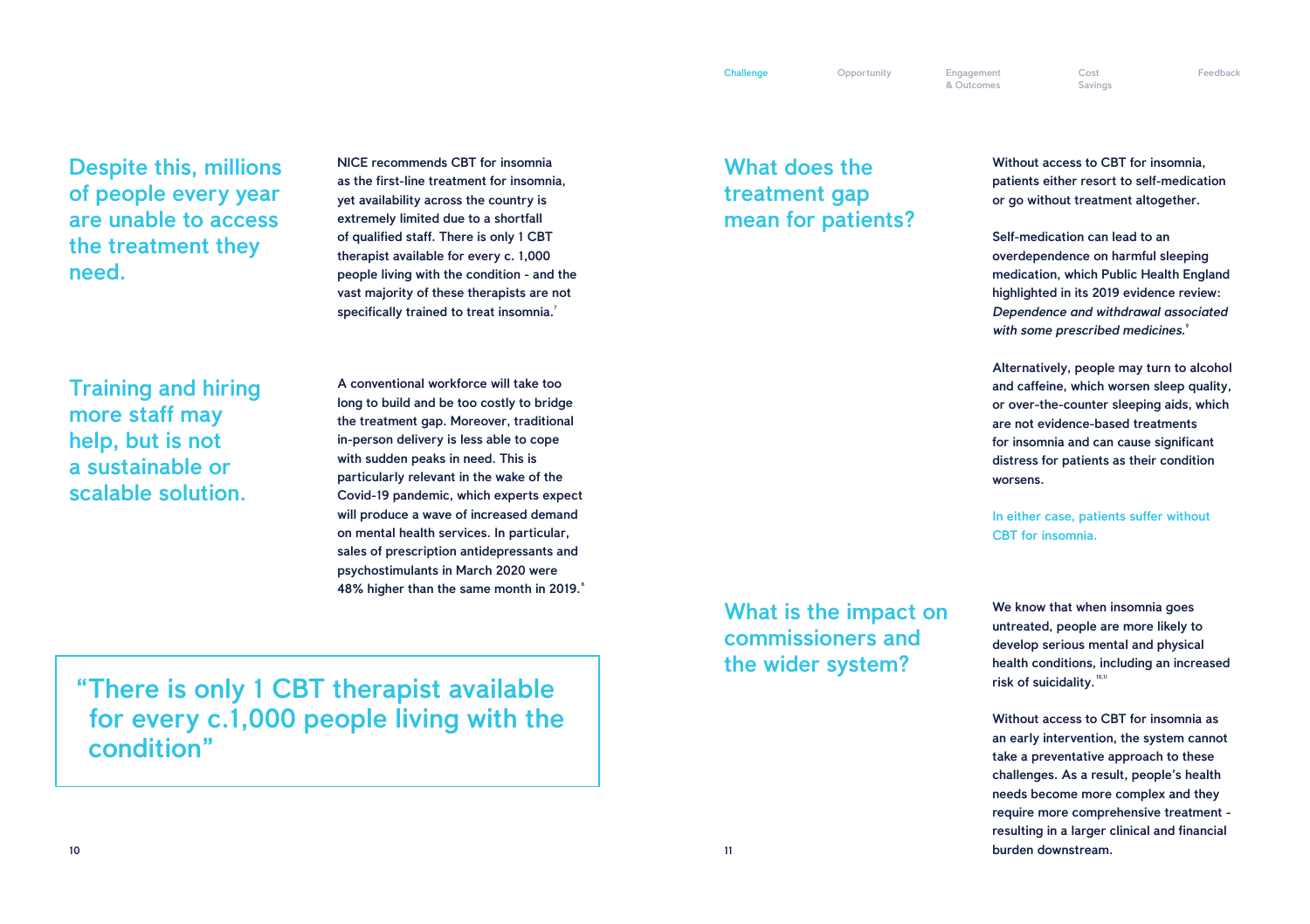# The current treatment gap harms patients and costs the NHS money.

Cost **Savings** 



Sleepio can bridge the gap with evidence-based digital CBT for insomnia, available at scale.

& Outcomes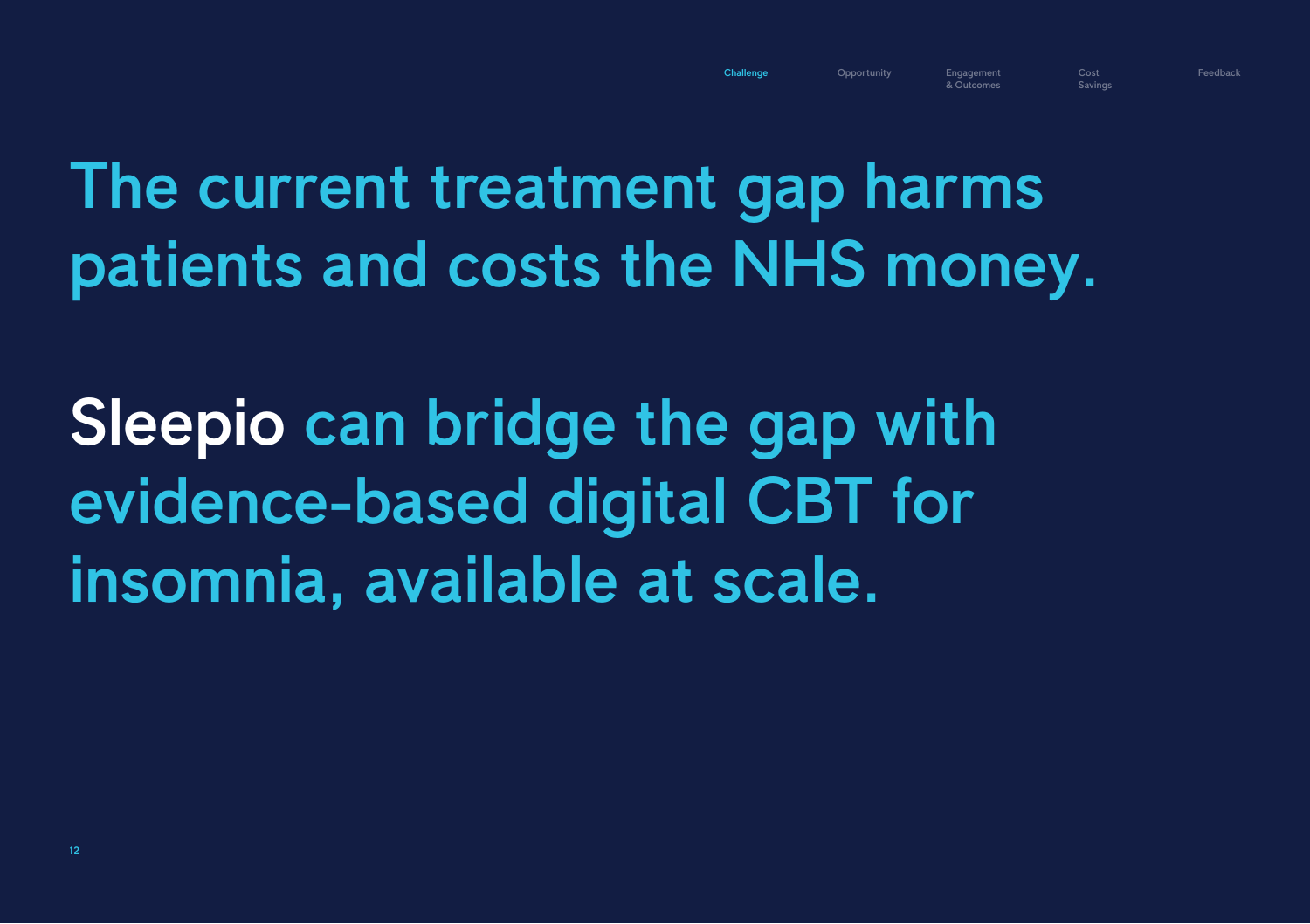# Bridging the treatment gap with Sleepio, digital CBT for insomnia

In October 2018, Big Health partnered with the Oxford AHSN to engage with Buckinghamshire CCG, Berkshire West CCG, Oxfordshire CCG, Milton Keynes CCG, Innovate UK and a wide range of system stakeholders including local councils, third-sector organisations and employers - to test whether Sleepio could bridge the treatment gap for insomnia across the Thames Valley.

 $\bullet$ 



Challenge **Opportunity** Engagement

& Outcomes

## **Opportunity**

Cost Savings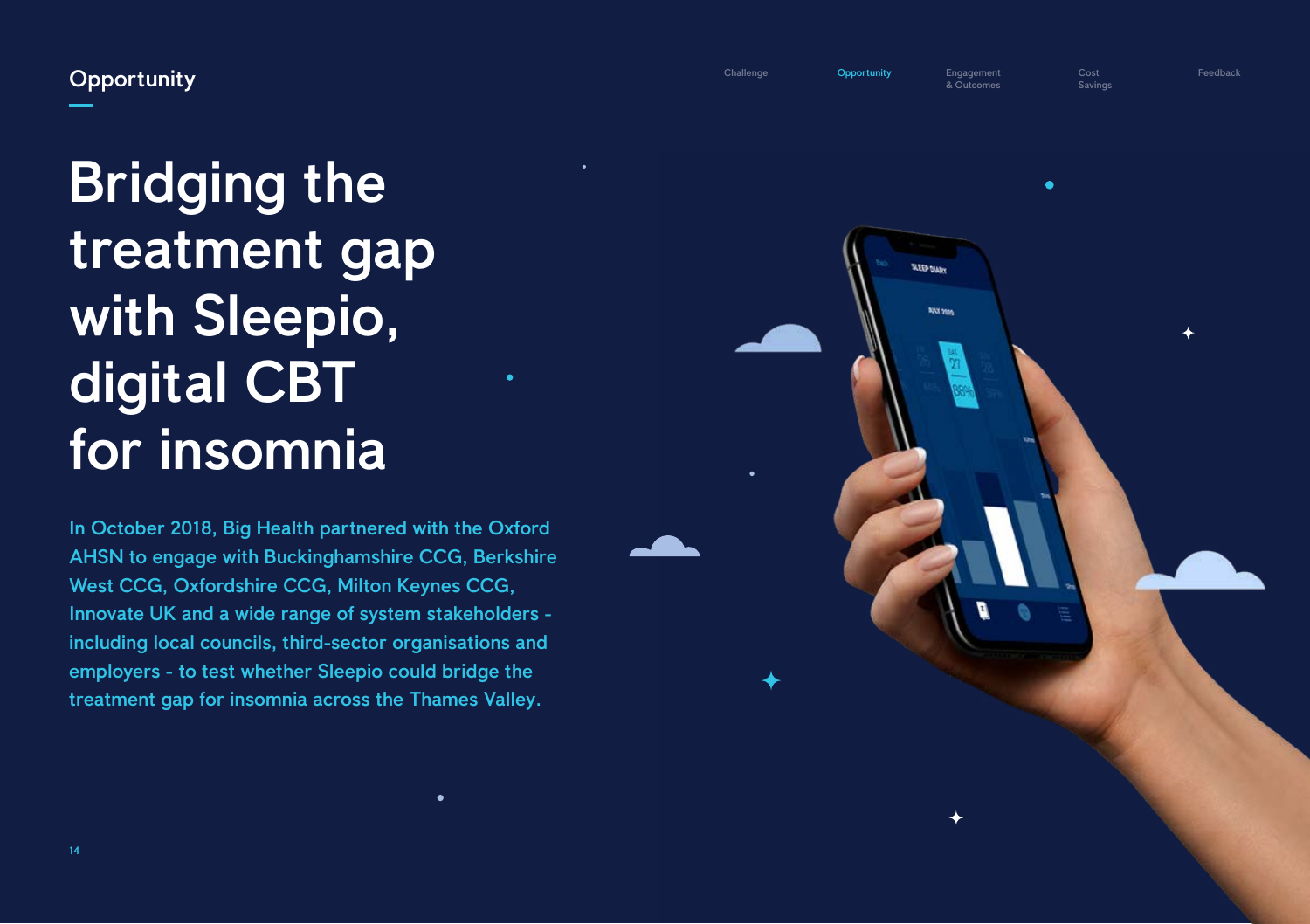

The first step of the Sleepio programme is taking the Sleep Survey on a laptop or desktop computer. Later in the programme, patients record their progress by filling in the programme's sleep diary.

Challenge **Opportunity** Engagement

#### Why Sleepio? There were four key reasons why Sleepio was chosen for the project

1. Safe Validated by NICE and approved by NHS Digital

> Backed by robust clinical governance and safeguarding, with no adverse events reported in clinical trials

2. Effective 12 RCTs demonstrating effectiveness in insomnia, anxiety, depression

## 3. Standardised

## 4. Scalable

Eliminates unwarranted clinical variation

Helps address existing 'postcode lottery'

Provides instant access to CBT with zero waiting times

Offers commissioners unlimited capacity & ability to cope with unpredictable peaks in demand

& Outcomes

Cost Savings Feedback

Proven to be effective in adults, young adults, and pregnant women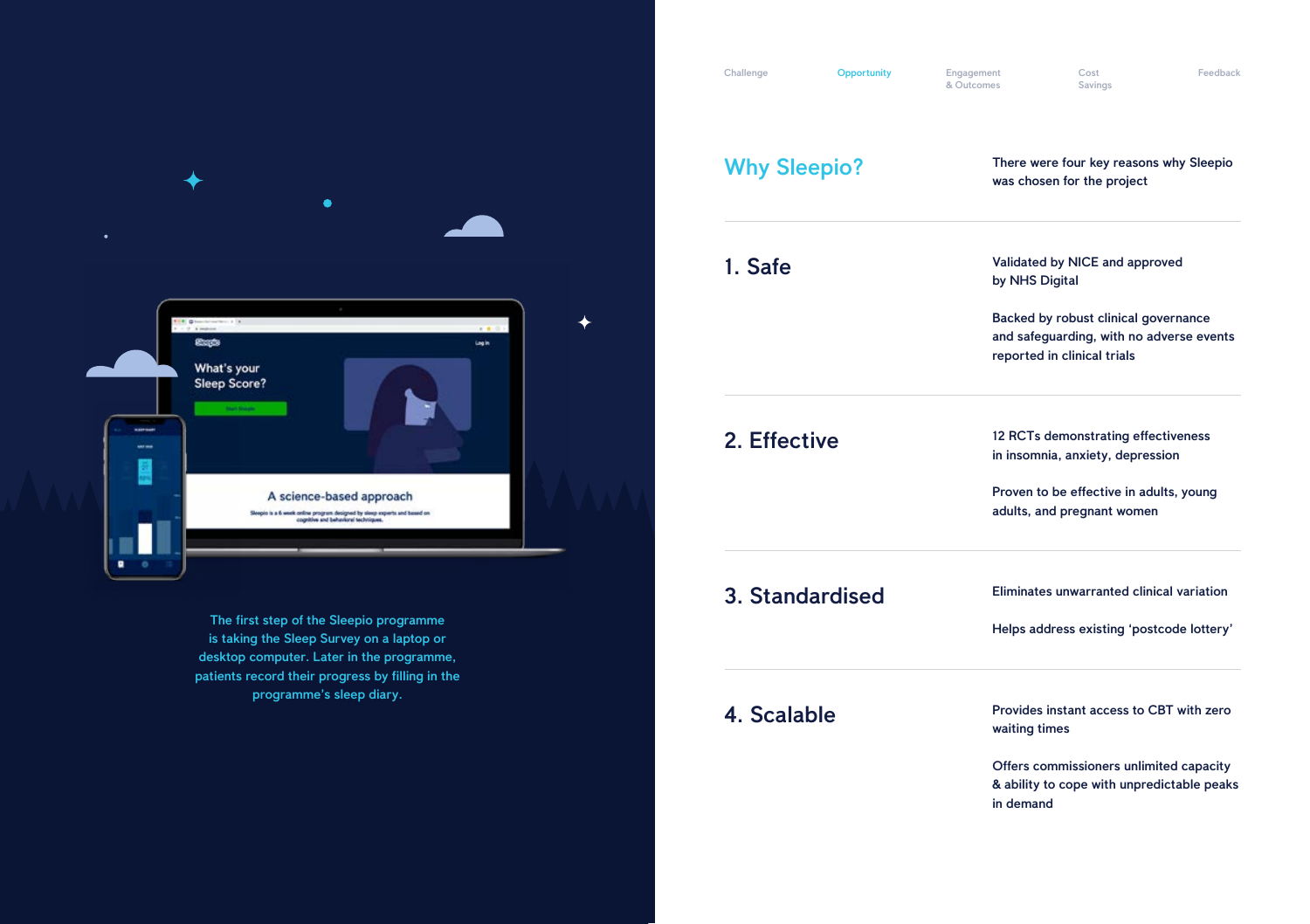**CHANNEL TO REACH TO REACH THE REACH THE REACH TO REACH THE REACH THE REACH THE REACH THE REACH THE REACH THE REACH THE REACH THE REACH THE REACH THE REACH THE REACH THE REACH THE REACH THE REACH THE REACH THE REACH THE RE** with system stakeholders across four key distribution channels. No additional clinical staff were required to implement Sleepio across the region.

Below is a high-level summary of our activities within each channel. If you wish to receive more detailed information on implementing Sleepio, please email will.goddard@bighealth.com to receive a comprehensive Implementation Toolkit developed by Big Health and the Oxford AHSN, which provides practical guidance on each of the channels below.

Primary Care

& Outcomes

Cost Savings Feedback

### Self-referral

### **Distribution** at Scale

### Employers

- Residents could self-refer to Sleepio in the community by visiting the Sleepio website directly - without the need for clinician involvement
- Enabled easier access to care and supported a broader shift towards greater self-management
- Sleepio access promoted locally via public health and third-sector organisations, local councils, and NHS trusts

- Adapting the IAPT protocol to offer Sleepio alongside IAPT treatment
- Hands-on training to educate staff on insomnia and how to refer patients to Sleepio
- Integration into EMIS and PCMIS systems

Sleepio access promoted to staff in large local employers by Wellbeing Officers

- Provided template digital and printed resources to help raise awareness of Sleepio access
- Supported the self-referral channel as another way to access Sleepio without clinician involvement

Collaborated with IAPT Service Leads and primary care practice teams to embed Sleepio into clinical workflows, including:

Provided digital resources and printed materials to support staff and engage patients

#### **CHANNEL HOW WE DID IT**

Improving Access to Psychological Therapies (IAPT)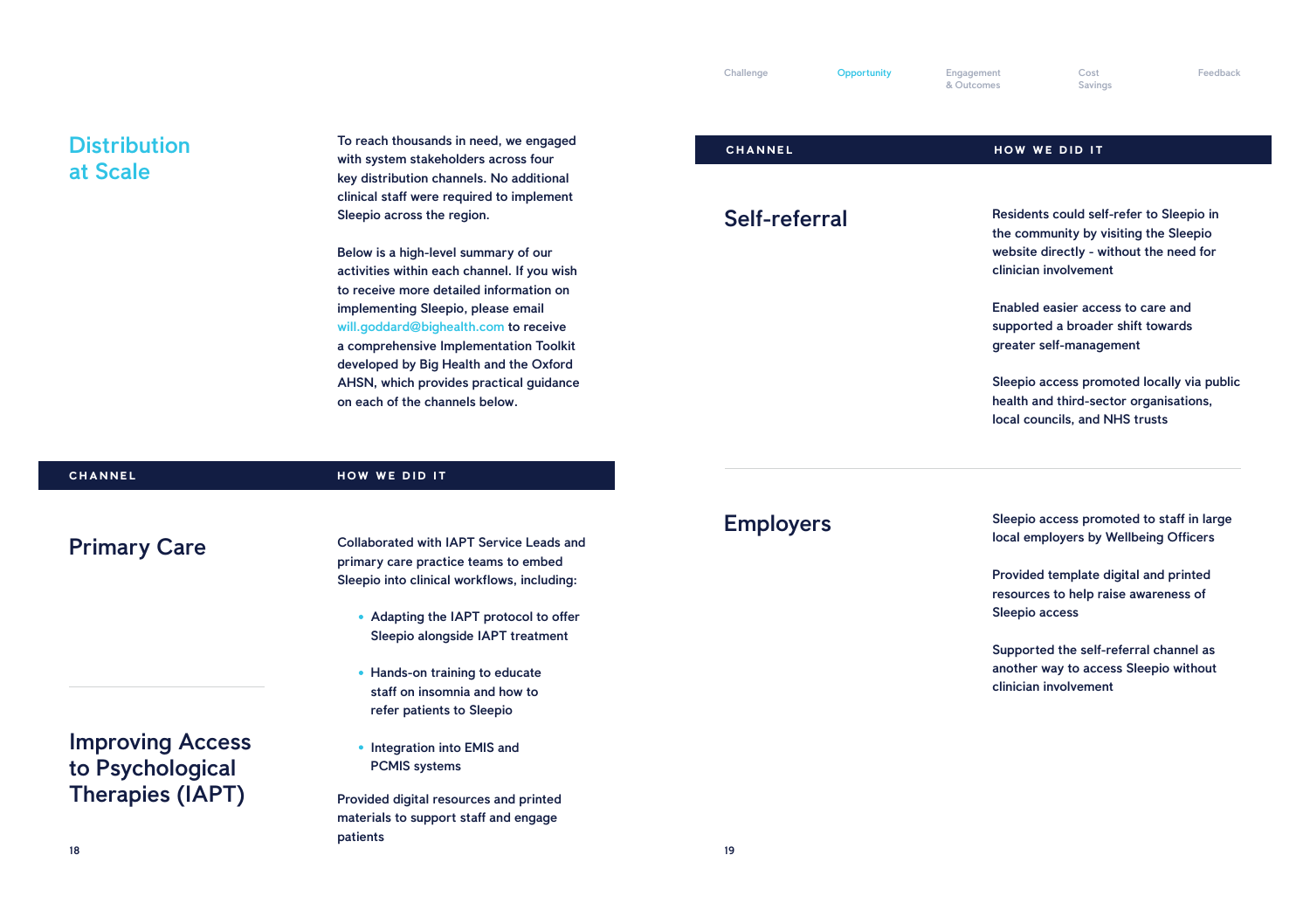Four core measures were identified to assess whether Sleepio had successfully bridged the treatment gap.

Sleepio captures data entered by patients as they progress through the treatment, using a combination of clinically validated questionnaires and Patient Reported Outcome Measures (PROMs).

This data enabled Big Health to track performance against these four measures and report back to the Oxford AHSN on a quarterly basis.

## Financial **Outcomes**

If so, how significant will they be and where will they accrue?

20

& Outcomes

### **Measuring Success**

Cost Savings Feedback

## Engagement

Will patients use Sleepio?

Will clinicians refer patients to Sleepio?

## **Clinical Outcomes**

Will patients recover from insomnia after using Sleepio?

Will their symptoms of anxiety and depression improve?

 $\frac{1}{2}$ 

Will Sleepio deliver financial benefits to the system?

## Feedback Will patients find Sleepio beneficial?

Will clinicians think it is a worthwhile treatment?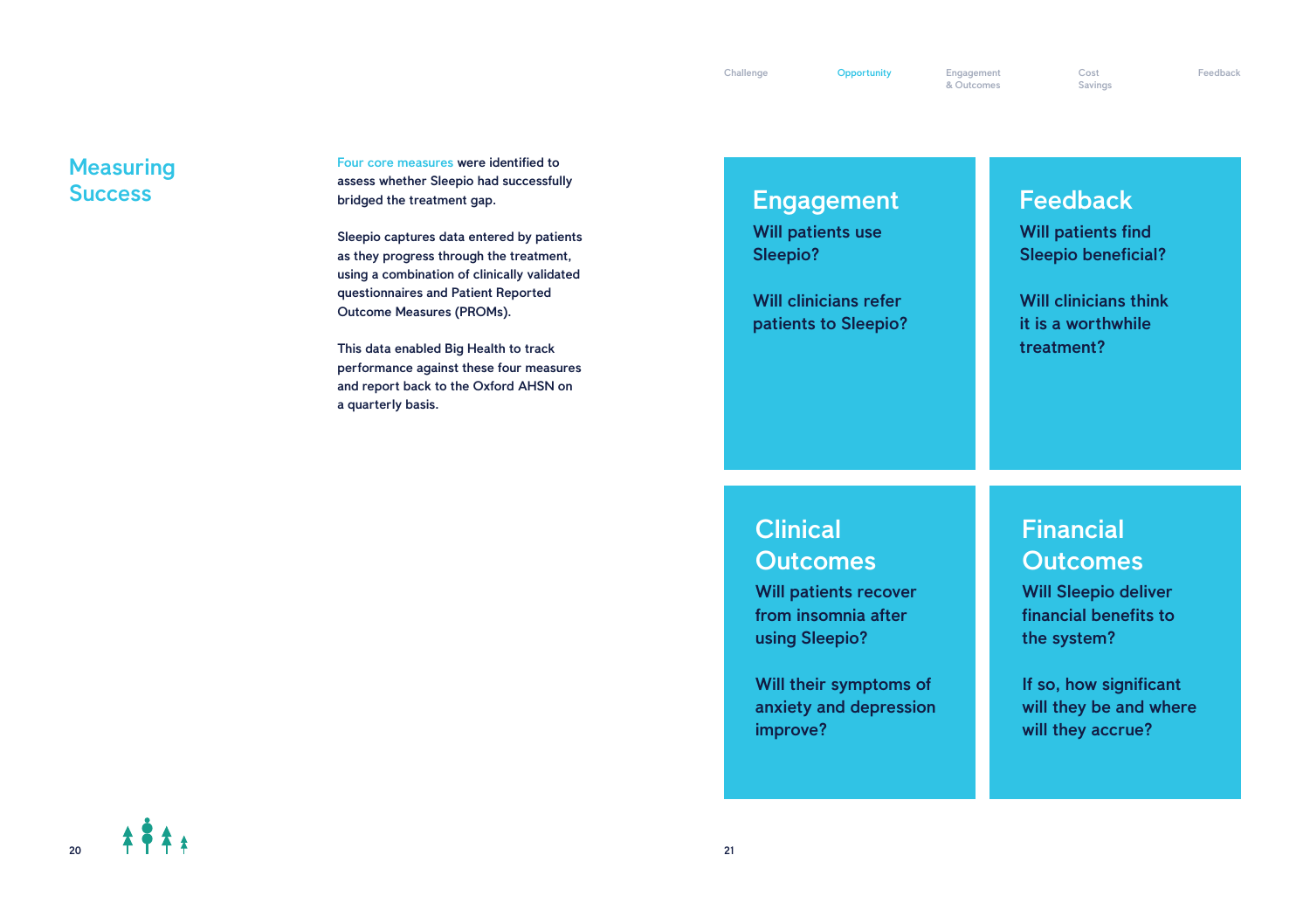16,695

Registered patients who took Sleepio's 'Sleep Test'

7,078

# Strong engagement among patients and clinicians

Patients who began Sleepio's digital CBT programme

19

GP practices actively prescribing Sleepio

981 Registrations via Health Minds Bucks IAPT service

Patients starting Sleepio digital CBT treatment Oct 2018 - Jun 2020, by age group

Challenge Opportunity **Engagement** 

& Outcomes

Cost Savings





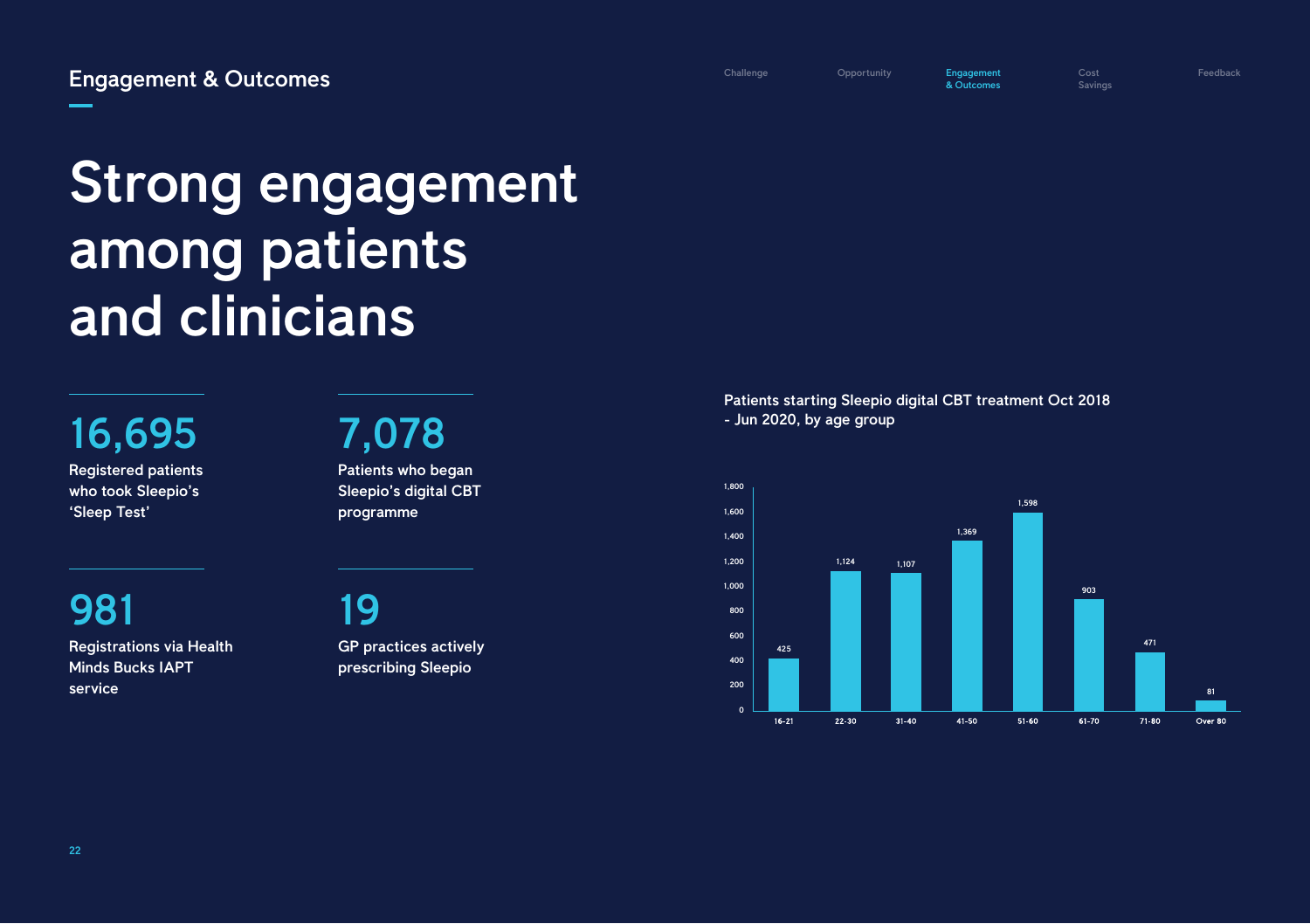Challenge Opportunity **Engagement** 

## Addressing sleep improves all-round mental health

Big Health has analysed data across all Sleepio patients receiving CBT treatment to deliver a clinical outcomes report to the Oxford AHSN, NHS commissioners, and system partners.

The results demonstrate that Sleepio had a significant positive impact on mental health in several key areas - including a recovery rate for those living with insomnia of 56% (N=2047).

Big Health will be publishing additional data on its clinical outcomes in 2020, including an in-depth study of Sleepio's impact in Buckinghamshire's Healthy Minds Bucks IAPT service.

56% Insomnia recovery rate (SCI-2) (N=2174)

## 56%

Reduction in usage of prescription medication and over-the-counter sleep aids (N=871)

## 70%

Reduction in # patients screening positive for anxiety (GAD-2) (N=334)

## 72%

Reduction in # patients screening positive for depression (PHQ-2) (N=298)

21%

Reduction in absenteeism (N=1130)

& Outcomes

Cost Savings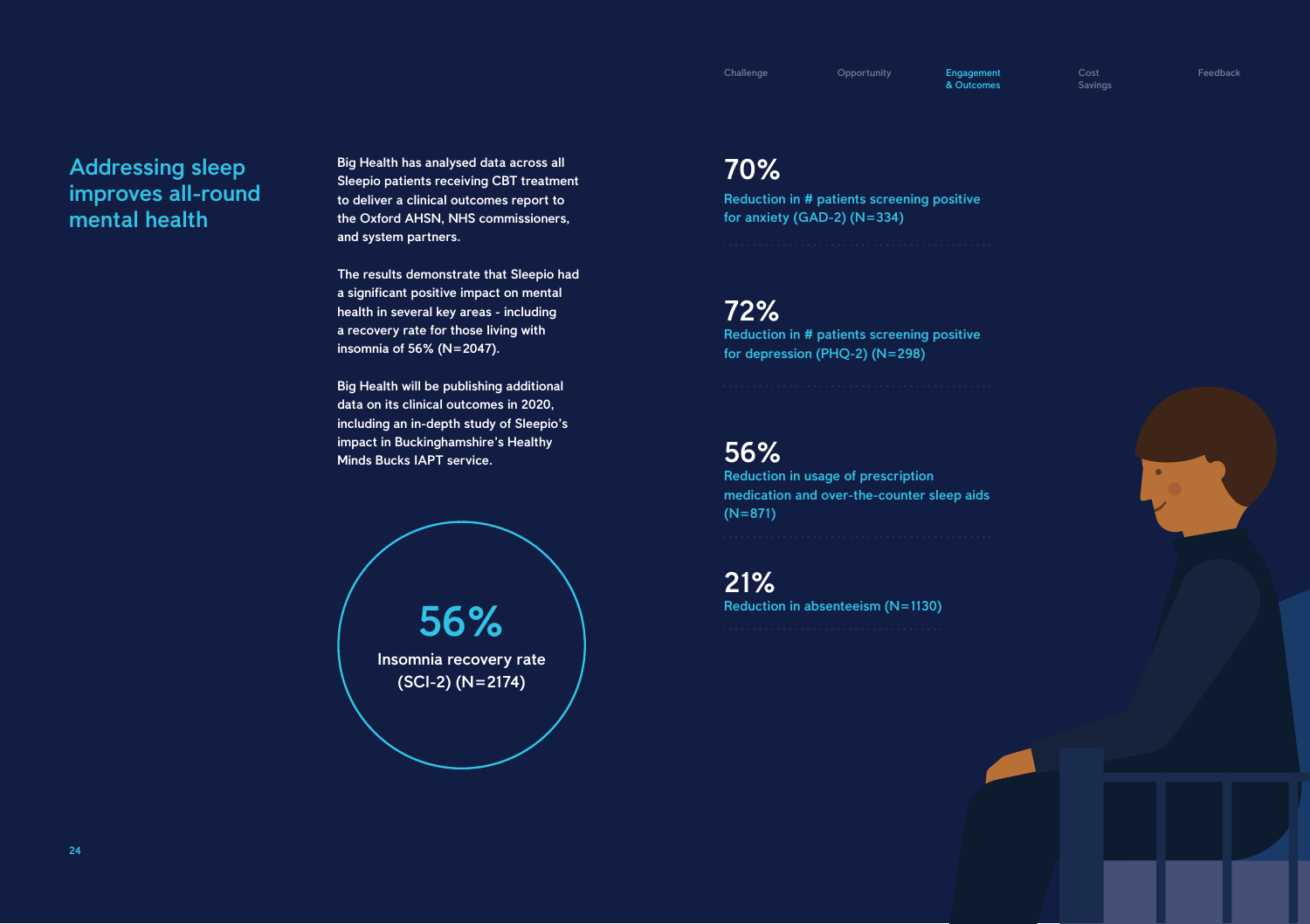The Office of Health Economics (OHE) conducted an independent health economics evaluation of Sleepio across 9 GP Practices in the Thames Valley over a 15-month period.

All 9 GP practices consistently referred patients to Sleepio. Sleepio was also available in IAPT services alongside IAPT treatment, and immediately accessible via self-referral in the community and local employers without the need for clinician involvement.

Based on Sleepio uptake data, 1,235 patients began Sleepio CBT treatment within the study sample.

Sleepio resulted in significant cost savings, projected to reach £130,803 in the sample in three years. This represents savings of £1.8m across Buckinghamshire, Oxfordshire and Berkshire West ICS an implied saving of £106 per patient entering CBT treatment.

Sleepio therefore enables commissioners to adhere to NICE guidelines and to improve quality of care, while successfully operating in challenging financial conditions.

Challenge Opportunity Engagement

& Outcomes

Cost Savings Feedback



# £1.8m Cost saving for BOB ICS in three years

| Π      |   |  |
|--------|---|--|
| П<br>Ш | П |  |
|        |   |  |
|        | Ξ |  |

#### The Study

## The Results

#### Cost Savings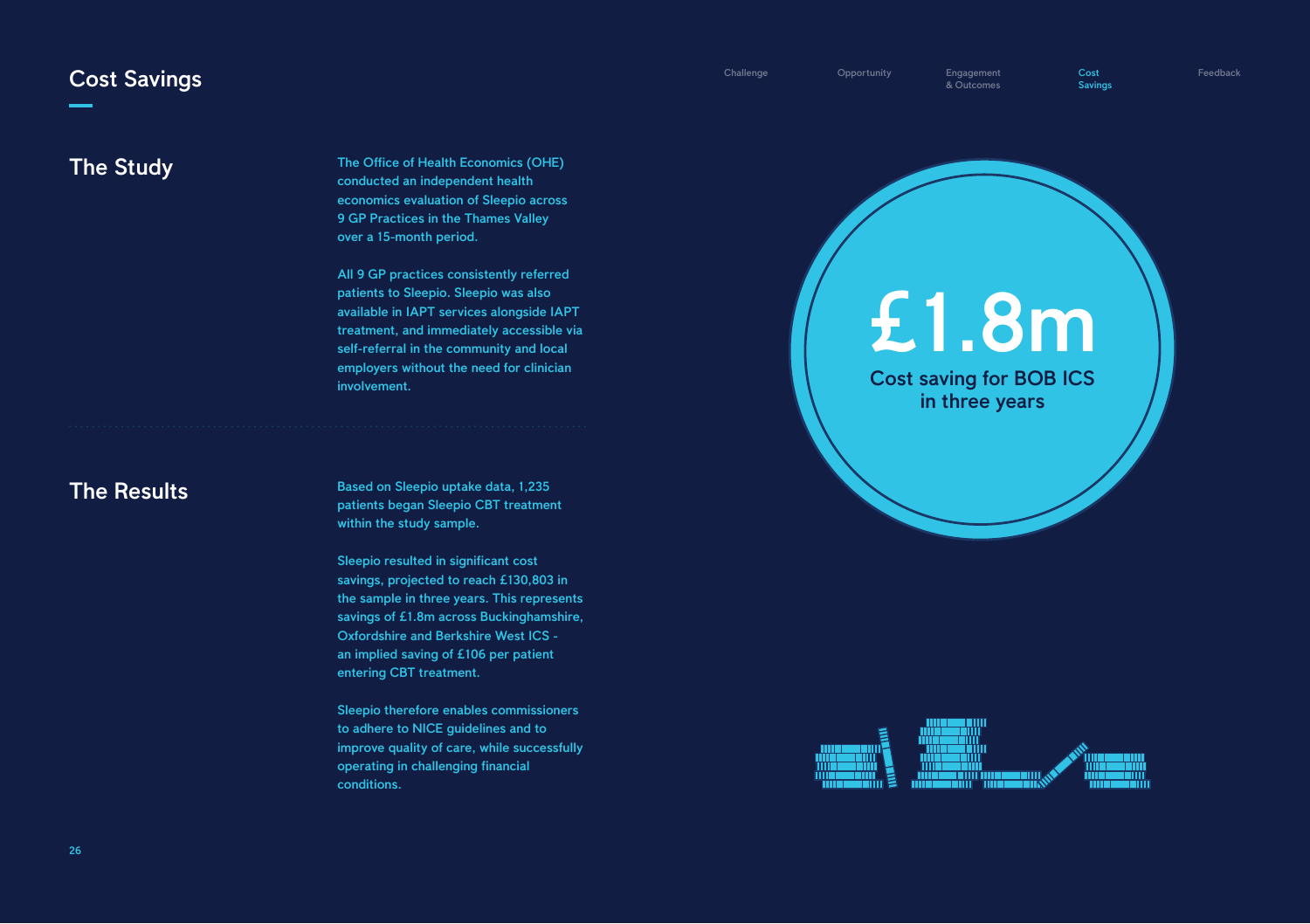# "Sleepio is the only thing that has made a real and lasting improvement to my sleep."



Patient Case Study

Peter, 40 IT Manager in Oxfordshire

**Feedback** 

Cost Savings Feedback

Peter had suffered from poor sleep for 20 years, feeling tired and irritable throughout the day. He sought advice from his GP and therapist, and tried everything - from breathing techniques and eye masks to sleeping tablets and hypnotics - but nothing worked.

Peter heard about Sleepio on the local news and decided to try it for himself. He found the structured pace to improving sleep and understanding techniques helpful, and started to put them into practice each night.

#### The results have been incredible.

"Since using the Sleepio programme, I have had the best and most consistent sleep I've had in 20 years. I no longer fear going to bed, attempting to get a good night's sleep."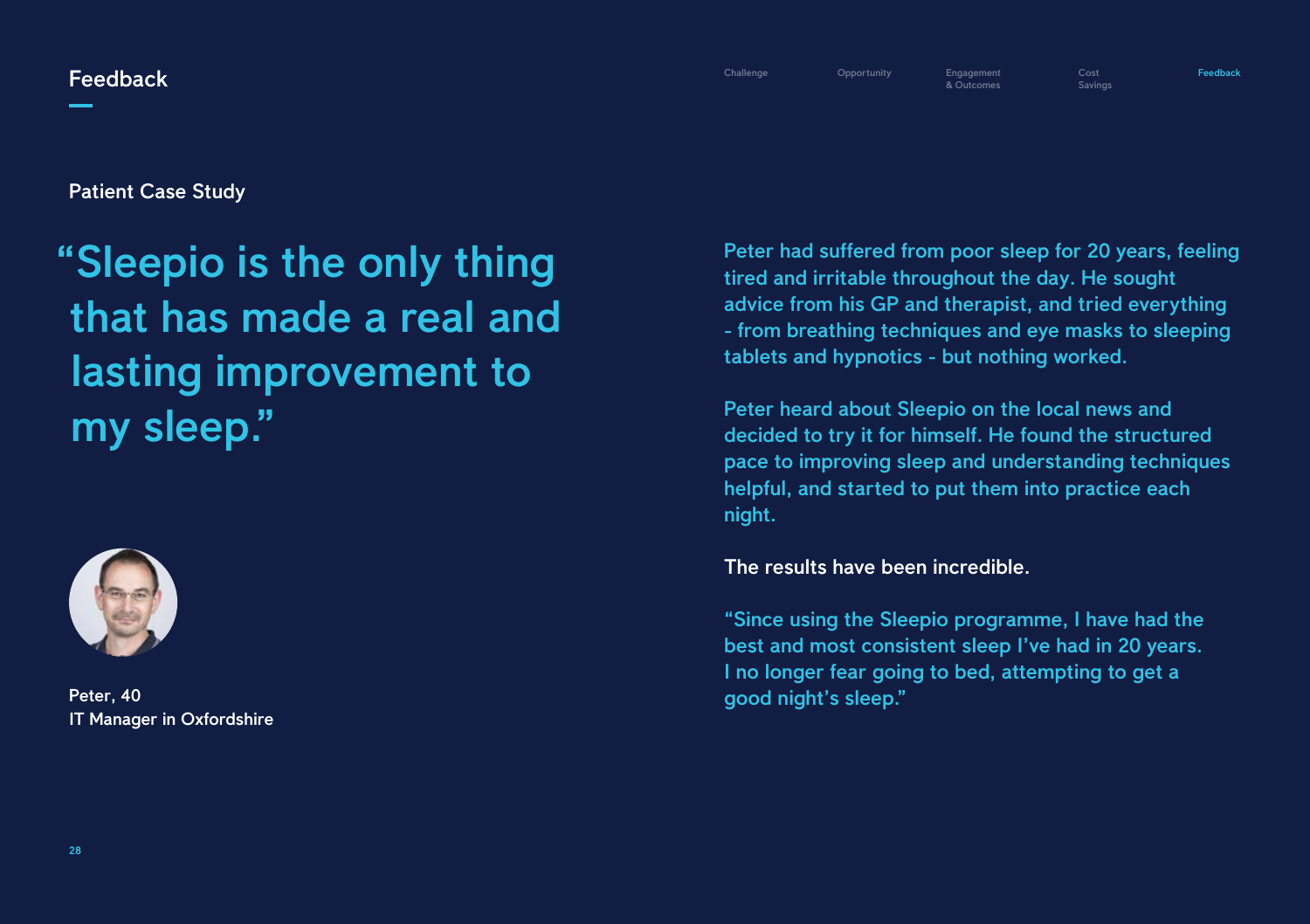### Other Patient Feedback

& Outcomes

Cost Savings Feedback

"Sleepio has introduced structure to my sleep which has helped enormously."

Male, 48 years old

"Excellent course thank you, but as was said at the outset you do need to be committed to see it through. Was very hard at times but well worth it."

Female, 58 years old

N

"The Prof has an excellent bedside manner, which for an animation, just shows how powerful words, voice and message really are."

Male, 55 years old

"I do feel it is really helping with my sleep. I realise it's a long term commitment and I'll continue to persevere and hopefully improve my sleep further."

Female, 41 years old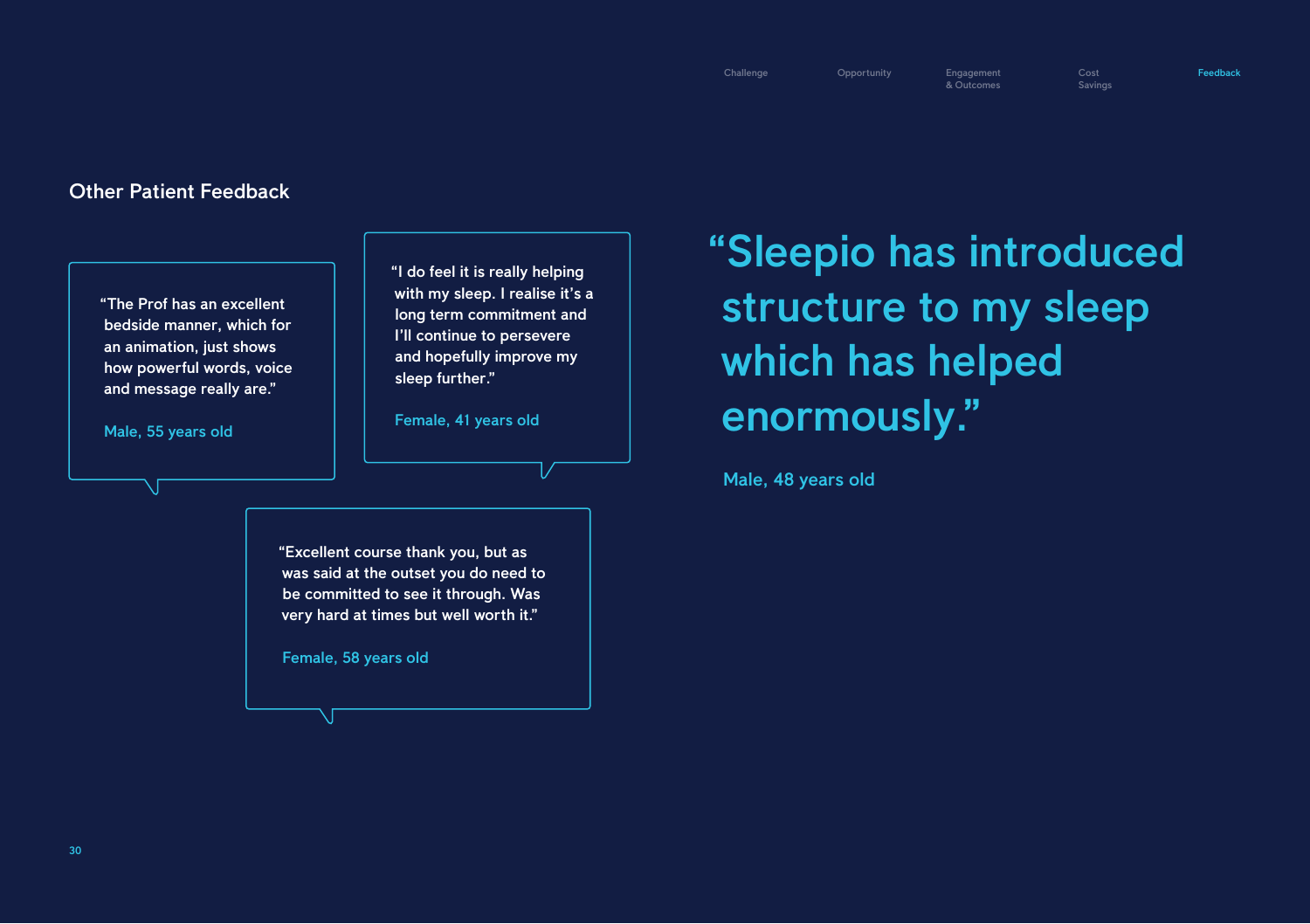# "When a product like Sleepio is evidencebacked and NICEapproved, it gives you confidence."



Clinical Case Study

Dr Juhi Tandon

Feedback

Dr Juhi Tandon is a GP at The Simpson Centre in Buckinghamshire. Before having access to Sleepio, Juhi would frequently see patients with poor sleep. Many of these patients had multi-year histories of sleeping pills - and with no alternative solution to offer, it was difficult to address instances of over-dependence on medication.

"As a GP, it's very difficult to take something away without offering something else in its place. I often found my consultations would over-run as patients were understandably reluctant to leave without sleeping pills. I tried signposting to sleep hygiene and local resources, but patients would often return in a few weeks with the same complaint."

Juhi sees Sleepio as an excellent nonpharmaceutical addition to the range of treatments she can offer. It enables safer prescribing without the risk of polypharmacy, and finally gives patients access to clinically-evidenced, goldstandard CBT. This has helped to build rapport with patients who were previously frustrated.

"It's vital we practise evidence-based medicine. Both GPs and patients want to use solutions that are proven to be effective, so when a product like Sleepio is evidence-backed and NICE-approved, it gives you confidence. Of course, some patients are sceptical about trying something new - in those cases, I discuss the evidence behind Sleepio to show that it's already helped a lot of people like them."

With Sleepio, patients no longer have to wait for referrals into local services that can reduce motivation and exacerbate their condition. Patients can walk away from the consultation with a link to the Sleepio programme and get started the same day - meaning they no longer feel empty-handed without pills.

"There's no need to wait for a referral. I can recommend Sleepio to a patient and they can start when they get home. We even have a template for Sleepio in AccuRx. I type in Sleepio, hit send, and the patient receives the text while they're sitting with me. It's an immediate solution where before I had nothing else to offer."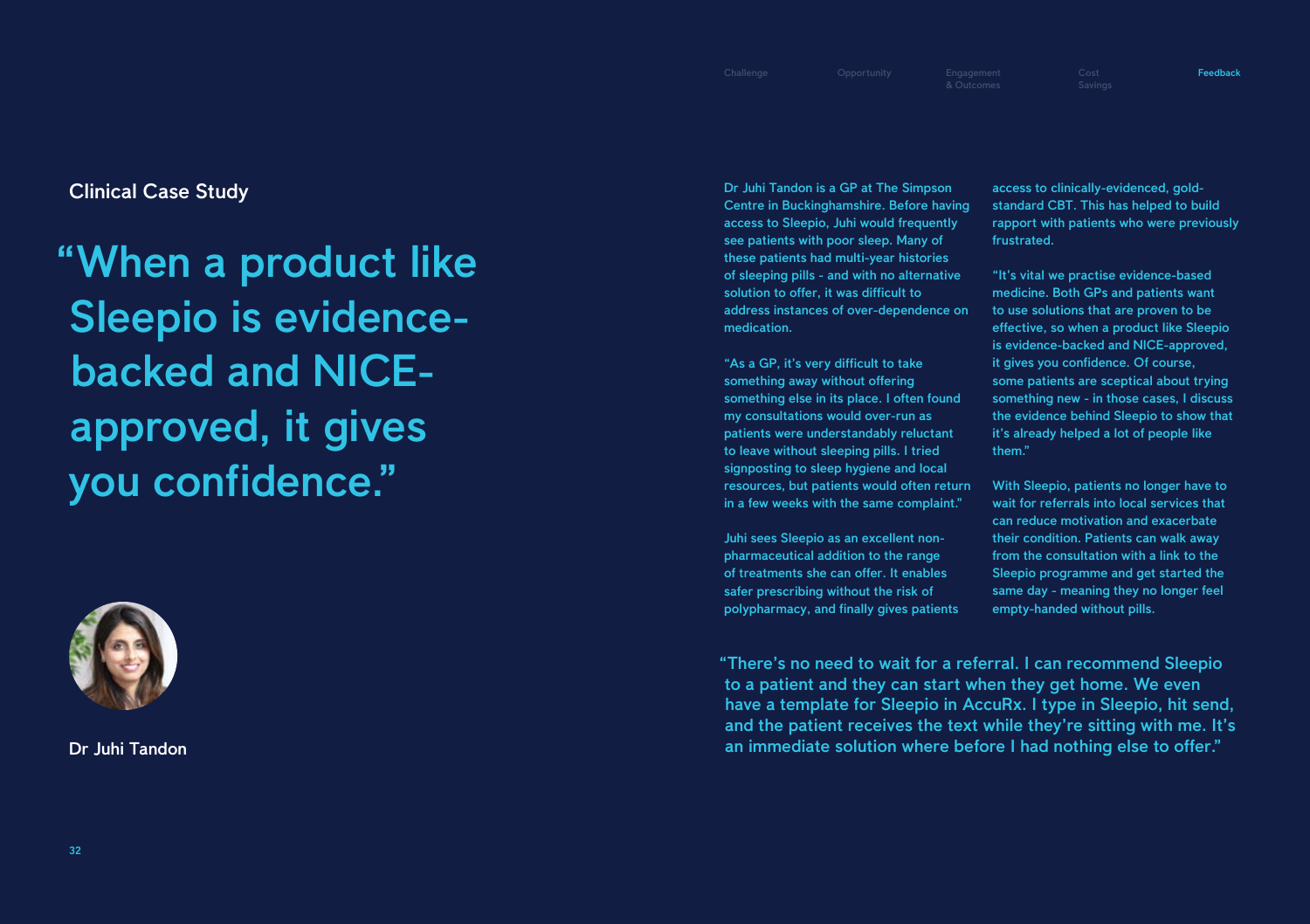"The fact is, many GPs are finding they have very few options other than to prescribe hypnotics for insomnia. Availability and access to CBT for insomnia is too often poor across the country and that's not going to change soon. I am delighted to be able to offer Sleepio for free to my patients - an effective digital tool with a robust clinical evidence base behind it. It's a simple digital prescription, and it means that patients can access CBT, the NICE gold-standard for insomnia treatment, in their own time and at their own pace." Dr. Ian Wood, GP based in **Buckinghamshire** 

"CBT for insomnia has not been readily available through local IAPT services. Sleepio is a safe and effective tool to offer to patients struggling with poor sleep. It can be recommended to motivated patients with confidence as there is a strong

evidence base supporting its efficacy. As a digital product with easy access the use of Sleepio supports the selfcare agenda; reducing burden on traditional psychology services and helps patients to avoid seeking a pharmacological intervention for their poor sleep pattern".

Dr Graham Jackson, GP and local system leader in Buckinghamshire

"I absolutely love the fact that when I talk about 'proper' sleep, Sleepio offers a tangible alternative to prescribing things that don't give you proper sleep!" GP

"Great responsiveness and understanding of general practice." GP

"Sleepio is liked by patients and clinicians, and simple to use." GP

"...an effective digital tool with a robust clinical evidence base behind it. It's a simple digital prescription..."

### Other Clinician Feedback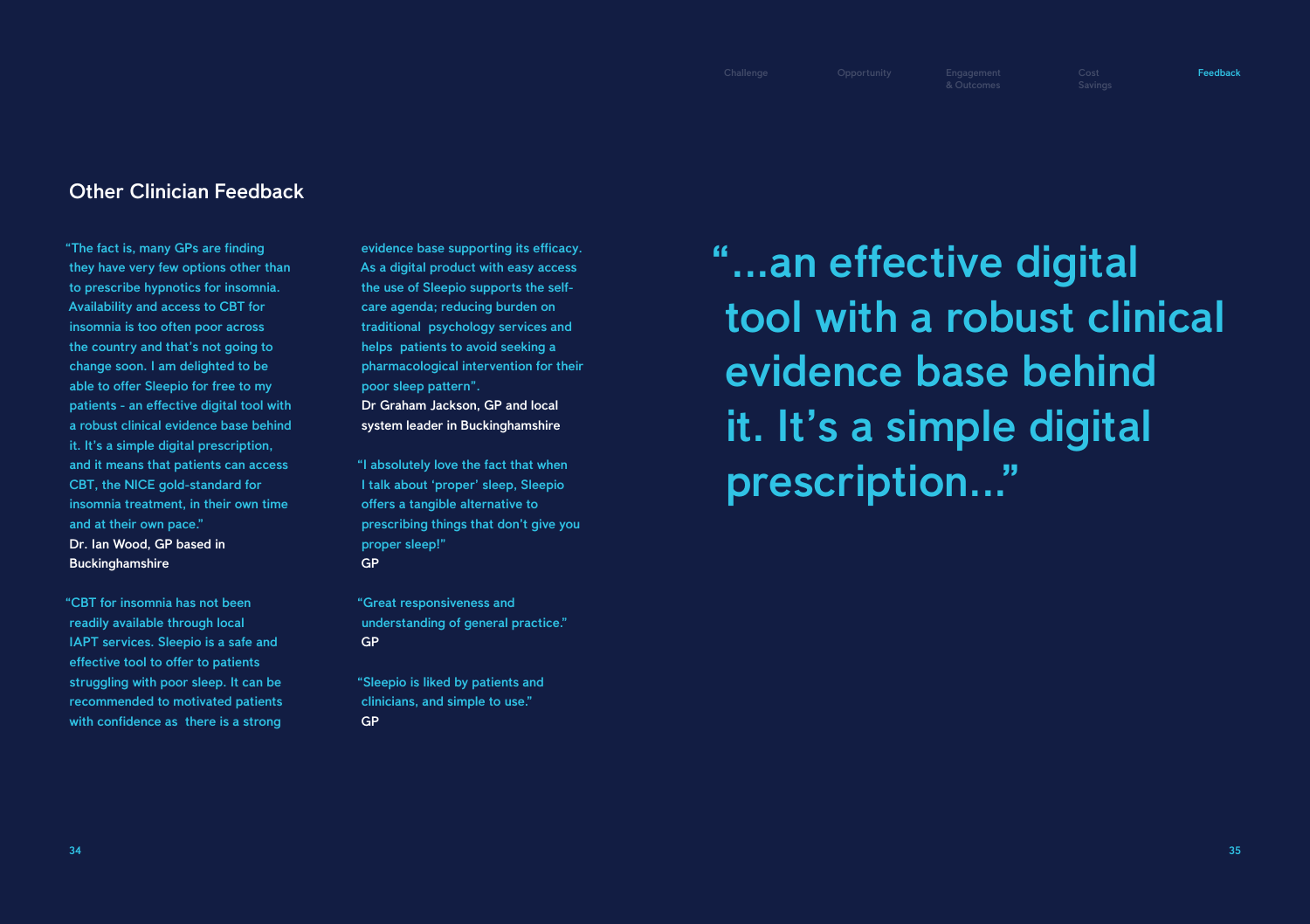Big Health supports NHS Commissioners to strategically commission evidence-based digital CBT to improve mental health at the population level.

36 will.goddard@bighealth.com If you would like to discuss providing Sleepio access in your population, please email

## Address Poor Mental Health in Your Population

With Sleepio, commissioners can provide treatment that:

01 Addresses unmet needs

02 Prevents poor mental and physical health

05 Is tested and loved by patients and clinicians



03 Is scalable

04 Saves money